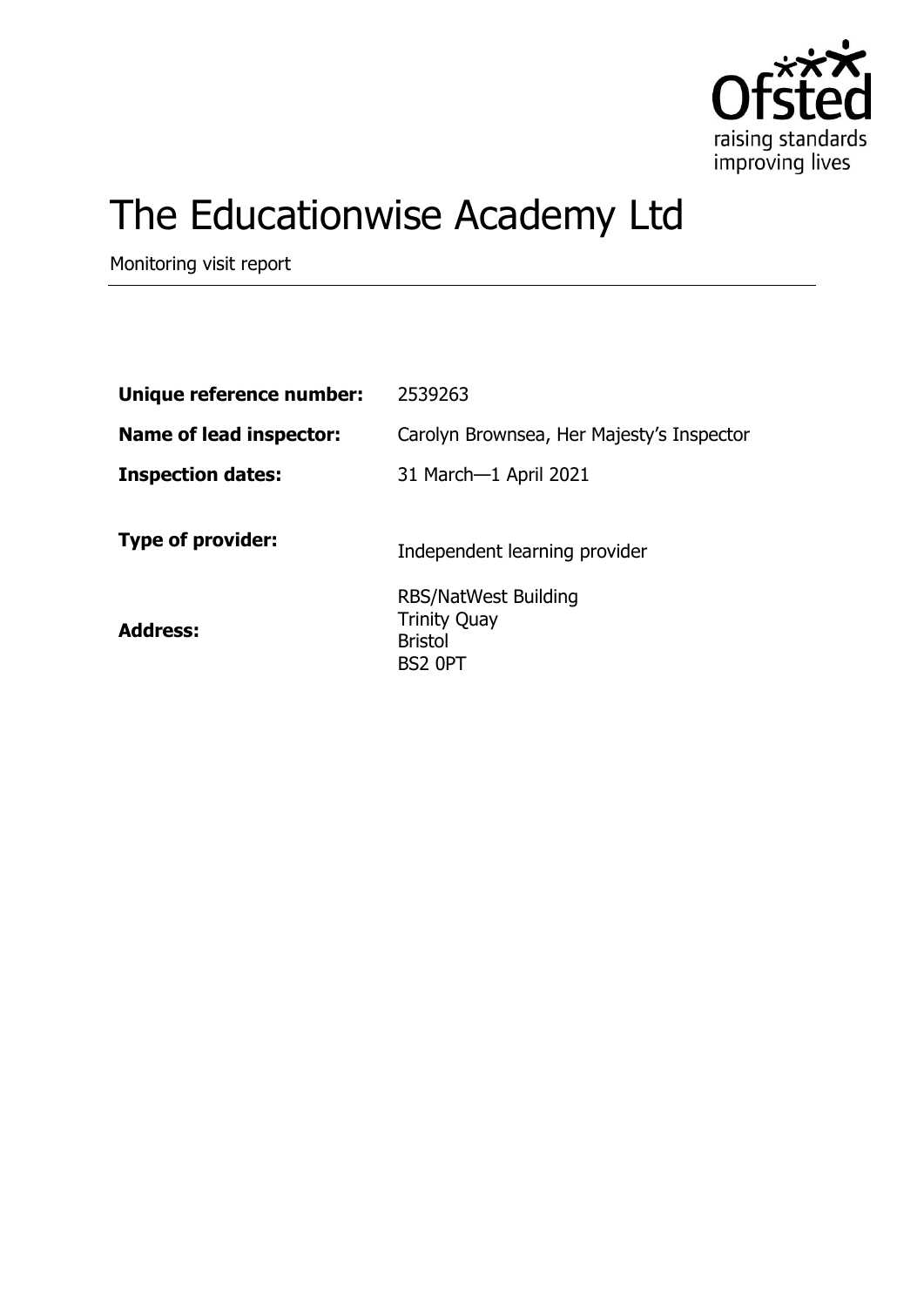

# **Monitoring visit: main findings**

## **Context and focus of visit**

From October 2018, Ofsted undertook to carry out monitoring visits to all newly directly funded providers of apprenticeship training provision which began to be funded from April 2017 or after by ESFA and/or the apprenticeship levy. This monitoring visit was undertaken as part of those arrangements and as outlined in the Further education and skills inspection handbook, especially the sections entitled 'Monitoring visits' and 'Monitoring visits to providers that are newly directly publicly funded'. The focus of these visits is on the themes set out below.

The Educationwise Academy Ltd (TEAL) recruited its first apprentices in August 2019. At the time of this inspection, there were 90 apprentices working towards standards-based apprenticeships, 49 studying level 3 community sport and health officer, 10 studying level 3 rail engineering technician, 10 studying level 3 team leader/supervisor, eight studying level 2 lean manufacturing operative and seven studying level 5 operations / department manager. A small number of apprentices study on level 2 community activator coach, level 2 rail engineering operative and level 4 assessor coach apprenticeships

During the COVID-19 (coronavirus) national lockdowns TEAL moved their face-toface learning sessions online so that apprentices were able to continue with their studies. The impact of COVID-19 has been taken into account in the findings and progress judgements below.

## **Themes**

## **How much progress have leaders made in ensuring that the provider is meeting all the requirements of successful apprenticeship provision?**

## **Reasonable progress**

Leaders and managers have worked hard to plan and deliver a well-organised programme of training that meets the apprenticeship requirements. They are diligent in ensuring that employers and apprentices are fully aware of the requirements of an apprenticeship.

Apprentices are recruited with integrity. Leaders and managers work well with employers to tailor the curriculum to meet employers' specific needs and their workforce requirements. Employers in the rail industry place significant importance on developing their apprentices, providing them with opportunities to take on more responsibility and gain promotions, which helps them to meet staff succession planning targets.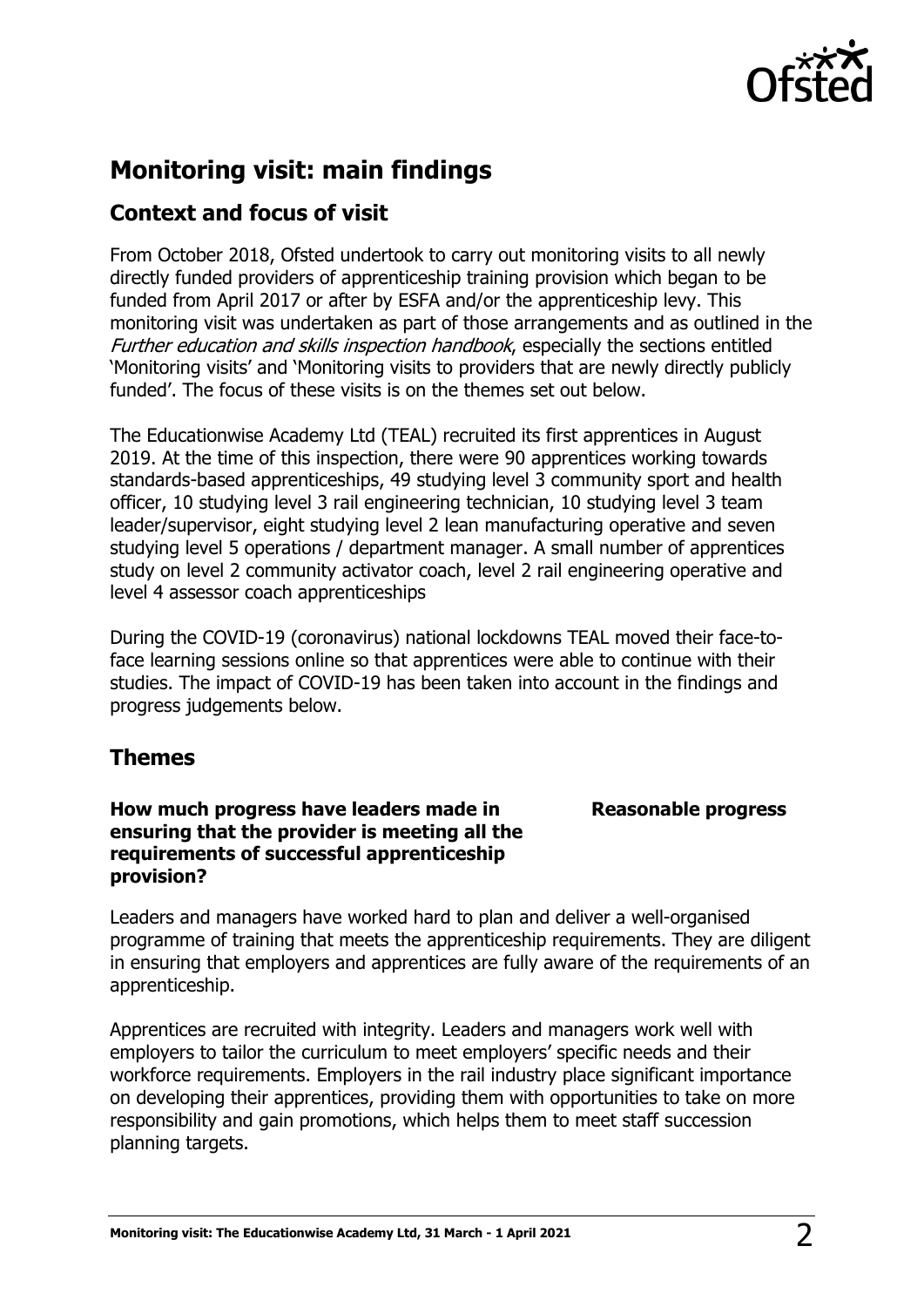

Managers ensure employers know what their apprentices are learning, and in what order. This means employers can plan opportunities for their apprentices to practise the skills and knowledge they gain during off-the-job training at work. For example, rail apprentices apply their off-the-job learning when using diagnostic software on railway points. Team leader apprentices learn how to plan and chair a meeting and develop the communication skills required to manage conflict.

Leaders and managers have a detailed understanding of the key strengths and areas for improvement of the apprenticeships they offer. They use this information well to improve the quality of apprentices' experiences. Managers use standardisation meetings effectively to enable trainers to identify and share good practice from faceto-face and online teaching sessions.

Leaders recognise the value of additional scrutiny and challenge. They recently established a governing board comprising of three senior company leaders and one external consultant. At the time of inspection, the board had met only once, and it is, therefore, too soon to judge its effectiveness.

Trainers are well qualified and highly experienced in their subject areas. They skilfully provide apprentices with expert knowledge of the industries in which they work. As a result, apprentices benefit from high-quality and interesting teaching.

#### **What progress have leaders and managers made in ensuring that apprentices benefit from highquality training that leads to positive outcomes for apprentices? Reasonable progress**

Leaders and managers ensure that trainers have the pedagogical expertise to provide apprentices with high-quality training. Most training resources are of a good quality. The majority of apprentices use these effectively during on and off-the-job training. For example, rail apprentices use virtual reality headsets that enable them to practise wiring tasks in a safe environment.

Trainers develop apprentices' knowledge and understanding well during lessons, through effective use of recap, questioning and assessment. Community health and sports officer apprentices demonstrate a good understanding of their community roles and can describe strategies to increase the accessibility of sport and the need to engage local residents.

Trainers work well with employers to ensure that apprentices improve their practical skills at the right times in their apprenticeships and add value to the workplace. For example, rail engineering apprentices firstly learn basic signalling and points systems, and community support and health officer apprentices study the importance of safeguarding and the 'Prevent' duty at the start of their apprenticeships.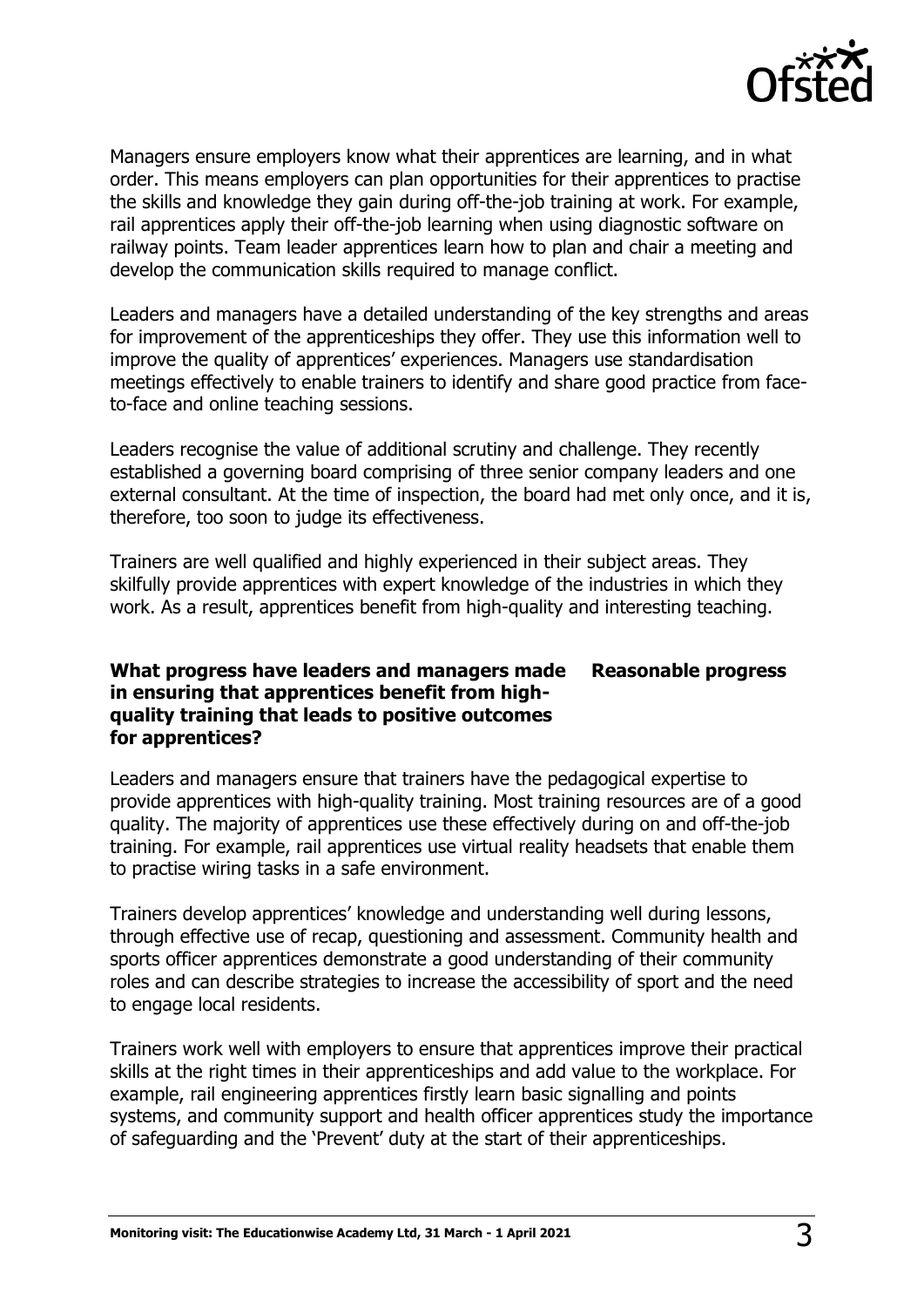

Trainers provide apprentices with detailed feedback, using oral recordings, video messaging and written comments, which they link carefully to the apprenticeship standards. The feedback helps apprentices to continually improve their skills. For example, apprentices know how to use correct spelling and grammar when writing and how to achieve a higher grade in their written assignments.

Trainers have developed a range of useful vocational learning activities, which help apprentices develop their English, mathematics and digital skills. For example, community health and sports officer apprentices complete an online sports activity funding application, which includes written explanations and budgetary information.

A minority of apprentices studying the lean manufacturing operative's apprenticeship do not always receive sufficient time for the off-the-job training. Consequently, apprentices sometimes need to undertake their studies in their own time. However, this has not impacted on the progress that apprentices' make in learning new knowledge.

#### **How much progress have leaders and managers made in ensuring that effective safeguarding arrangements are in place? Reasonable progress**

Leaders ensure that apprentices feel safe and practise safely at work. They place a high priority on making sure apprentices know how to, and whom to, report any safeguarding concerns. Leaders ensure that all staff have received relevant safeguarding training, such as, the 'Prevent' duty. As a result, they have a good understanding of current safeguarding practices. Staff use this information well to help apprentices to understand how to keep safe.

Leaders and managers complete appropriate checks of all staff to ensure they are suitable to work with apprentices. Leaders ensure that apprentices working in schools are checked appropriately and are safe to work in such settings.

Trainers work effectively with apprentices to develop their knowledge and understanding of issues such as county line and female genital mutilation. One apprentice explained how their increased knowledge and awareness enabled them to better protect the children they work with.